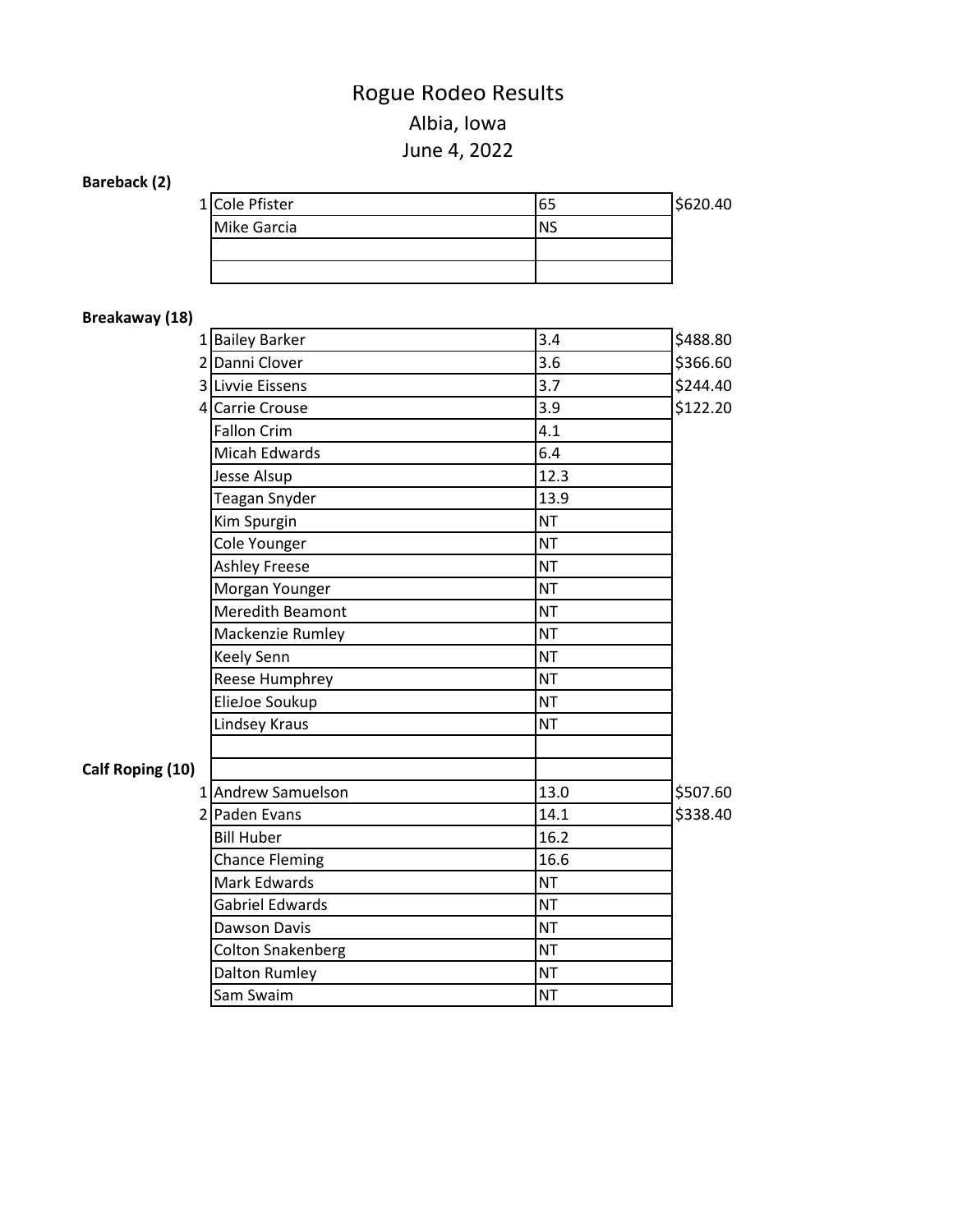## **O40 Calf Roping (6)**

| 1040 Gene Crouse    | 11.5      | \$394.80 |
|---------------------|-----------|----------|
| 2 040 Monty Dyer    | 12.4      | \$263.20 |
| 040 Mark Edwards    | 13.2      |          |
| O40 Shawn Samuelson | 23.9      |          |
| O40 Danny Smith     | <b>NT</b> |          |
| O40 Bill Huber      | ΝT        |          |

#### **Saddle Bronc (7)**

| 1 Colton Steiber       | 72        | \$456.84 |
|------------------------|-----------|----------|
| 2 Chasen Kiefer        | 66        | \$304.56 |
| Zane Magner            | <b>NS</b> |          |
| <b>Brandon Ross</b>    | <b>NS</b> |          |
| <b>Michael Perkins</b> | <b>NS</b> |          |
| <b>Trent Nelson</b>    | <b>NS</b> |          |
| <b>Brandon Stern</b>   | <b>NS</b> |          |
|                        |           |          |

#### **Steer Wrestling (3)**

| ۰.  |  |
|-----|--|
| . . |  |

| ັ້     |                     |             |          |
|--------|---------------------|-------------|----------|
| 4<br>ᅩ | <b>Troy Nielsen</b> | 25.6        | \$517.00 |
|        | Steve Allgood       | Ν١          |          |
|        | Dalton Rumley       | $N_{\rm A}$ |          |
|        |                     |             |          |

## **Team Roping (16)**

| 1              | Dylan Brietsprecher / Lane Gray     | 5.4       | \$752.00 |
|----------------|-------------------------------------|-----------|----------|
| $\overline{2}$ | Hunter Martin / Joe Kane            | 6.5       | \$451.20 |
| 3              | Joe Teague / Derrick Younger        | 6.6       | \$300.80 |
|                | Randy Littrell / Danny Smith        | 7.0       |          |
|                | Jeff Gray / Rodney Garber           | 7.2       |          |
|                | Clay Snakenberg / Colton Snakenberg | 9.1       |          |
|                | Livvie Eissens / Chance Johnson     | 11.4      |          |
|                | Aiden Golston / Todd Dejong         | 13.9      |          |
|                | Leroy Miller / Bob Hoffman          | 14.7      |          |
|                | Cash Tharp / Donnie McNeece         | <b>NT</b> |          |
|                | Clay Hamaker / Justen Myers         | <b>NT</b> |          |
|                | Roc Engle / Carson Hoepker          | <b>NT</b> |          |
|                | Shawn Martin / Shane Martin         | <b>NT</b> |          |
|                | Josh Mongan / Kevin Fitzgerald      | <b>NT</b> |          |
|                | Brad Cartwright / Josh Jay          | <b>NT</b> |          |
|                | Chad Martin / Laramie Ogden         | <b>NT</b> |          |
|                |                                     |           |          |
|                |                                     |           |          |